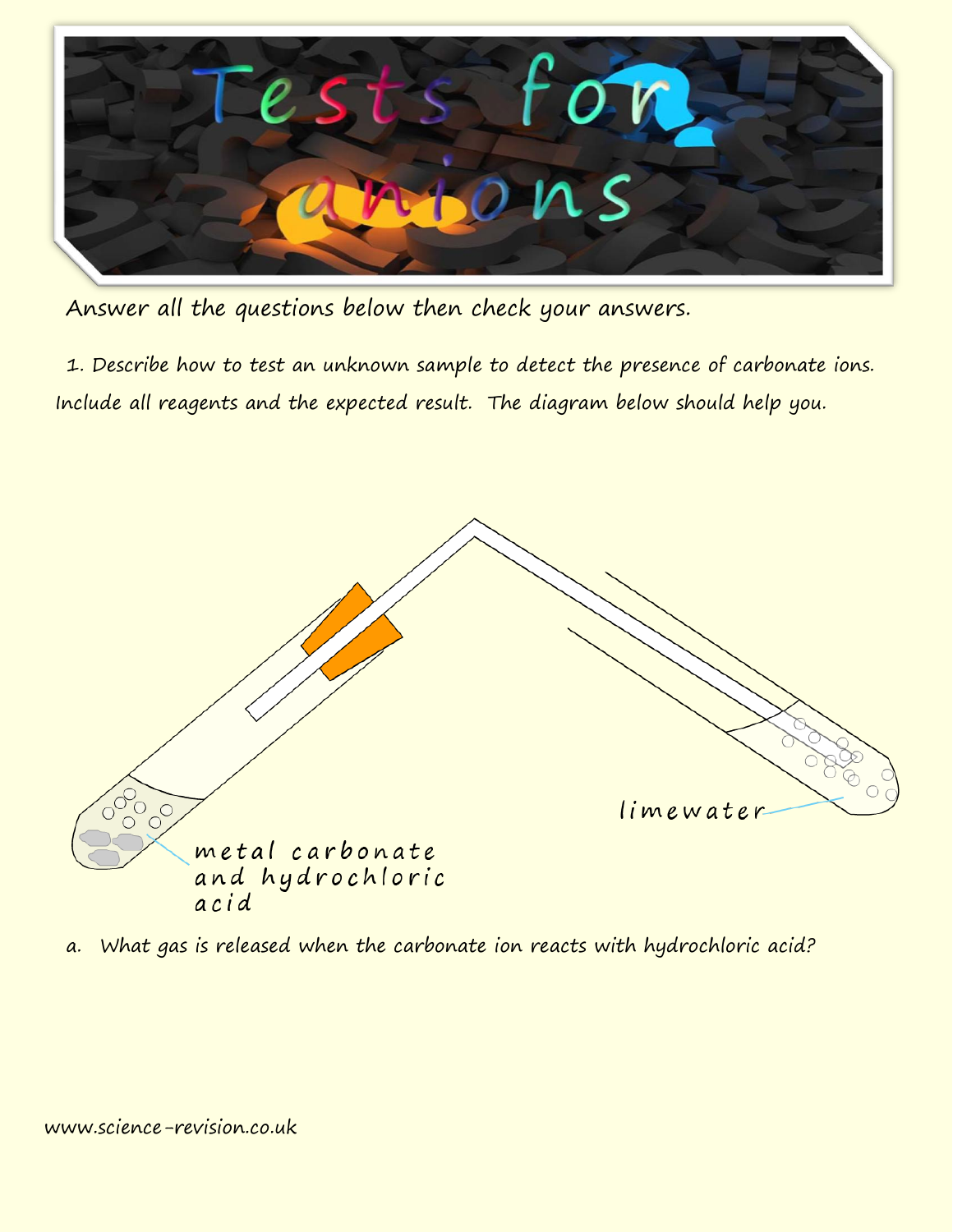- 2. To detect the presence of sulfate ions you would dissolve the sample in water then:
- \* Add dilute hydrochloric acid
- \* Add a few drops of barium chloride solution to your sample.
	- a. Why can you not acidify the solution using sulfuric acid?
	- b. Why do you have to add the hydrochloric acid?
	- c. What is the result of this test if the sample contains sulfate ions?

d. Write a word and balanced symbolic equation for the reaction of magnesium sulfate solution with barium chloride solution.

- e. What is the precipitate formed in this reaction?
- 3. Name the first 4 halide ions.
- a. To test for halide ions you would:
- i. Dissolve the sample to be tested in water.
- ii Add a few drops of dilute nitric acid to the solution.
- iii Add a few drops of silver nitrate solution.
- iv. observe any colour changes.

Complete the table below to give the observed colour changes:

| Halide ion | symbol | Colour observed |
|------------|--------|-----------------|
| chloride   |        |                 |
| bromide    |        |                 |
| iodide     |        |                 |

www.science-revision.co.uk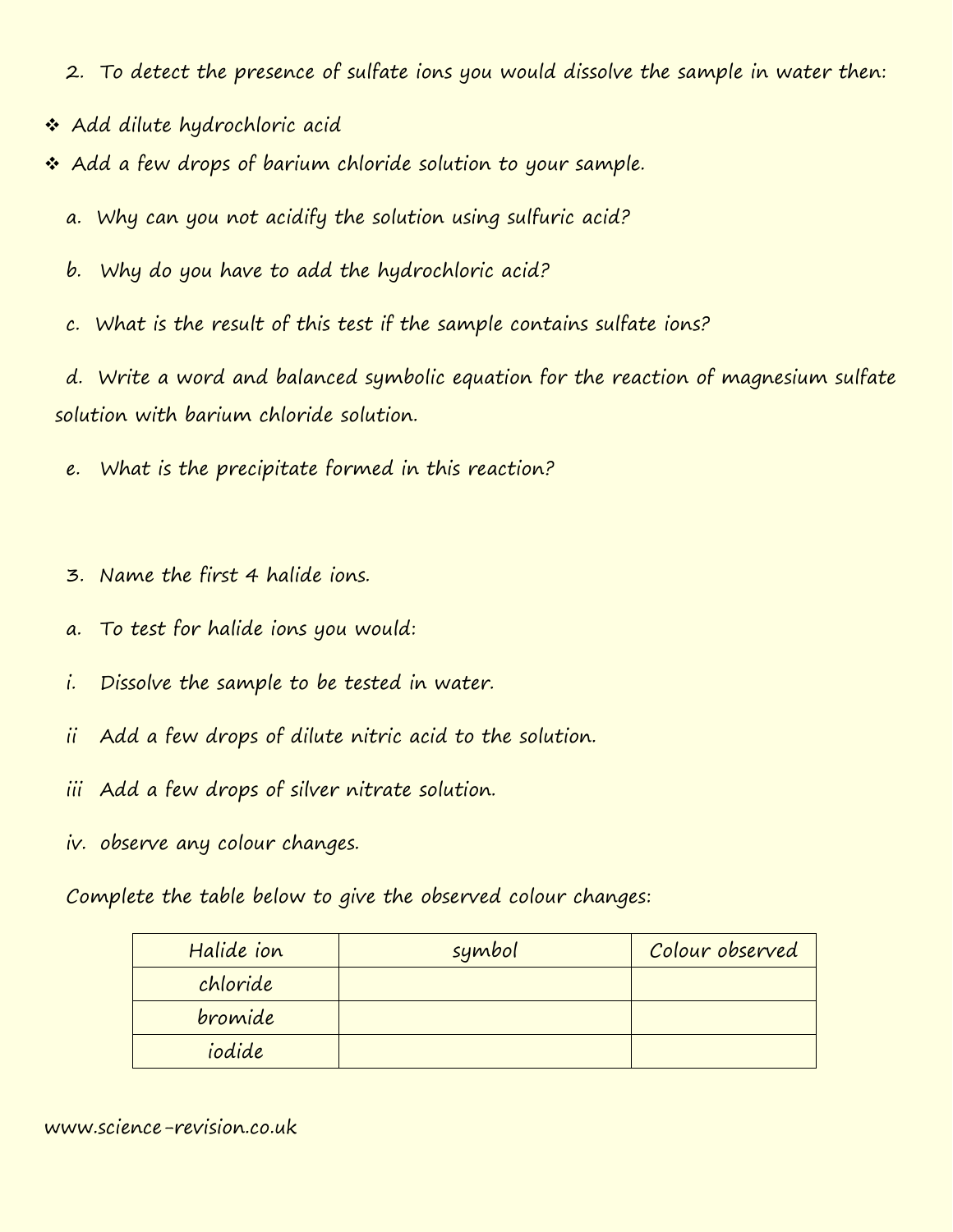- b. Why can hydrochloric acid not be used to acidify the solution instead of nitric acid?
- I Suggest a reason why the solution to be test has to be acidified with nitric acid at all?
- c. Why can you not test for fluoride ions using this method?
- 4. Complete the word and symbolic equations below:
- I sodium chloride<sub>(aq)</sub> + silver nitrate<sub>(aq)</sub>  $\rightarrow$

 $NaCl_{(aq)}$  + AgNO<sub>3(aq)</sub>  $\rightarrow$ 

- ii potassium bromide<sub>(aq)</sub> + silver nitrate<sub>(aq)</sub>  $\rightarrow$ 
	- $KBr_{(aq)}$  + AgNO<sub>3(aq)</sub>  $\rightarrow$
- iii potassium iodide<sub>(aq)</sub> + silver nitrate<sub>(aq)</sub>

 $Kl_{(aq)}$  + AgNO<sub>3(aq)</sub>  $\rightarrow$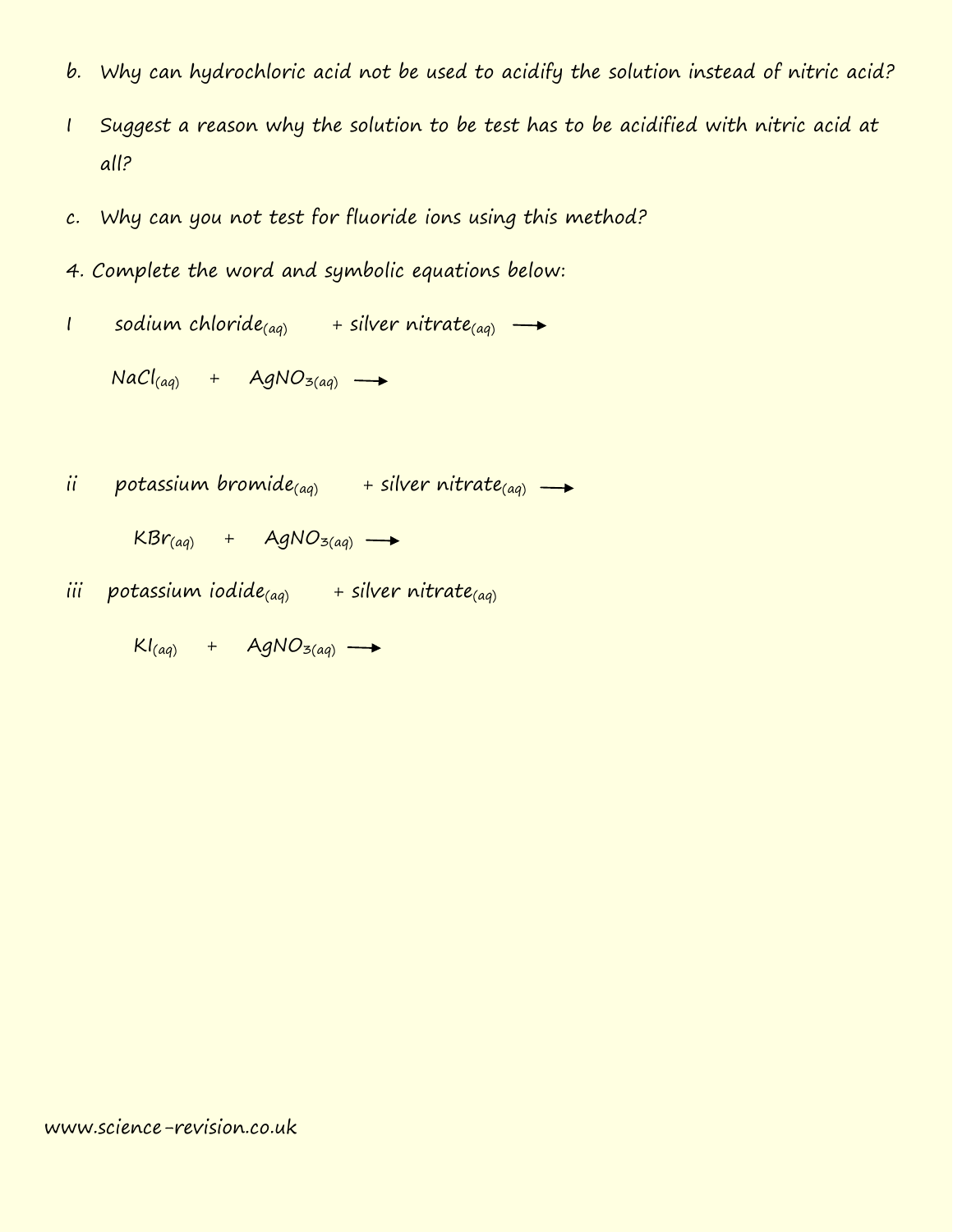# Tests for anions

## Answers

1. Describe how to test an unknown sample to detect the presence of carbonate ions. Include all reagents and the expected result.

Add dilute hydrochloric acid to the sample, if carbonate ions are present then carbon dioxide gas will be released. Allow this gas to bubble through a limewater (calcium hydroxide) solution. The limewater will turn a milky/chalky colour indicating the gas released is  $CO<sub>2</sub>$ 

a. What gas is released when the carbonate ion reacts with hydrochloric acid?

#### Carbon dioxide

- 2. To detect the presence of sulfate ions you would dissolve the sample in water then:
- \* Add dilute hydrochloric acid
- \* Add a few drops of barium chloride solution to your sample.

a. Why can you not acidify the solution using sulfuric acid? Sulfuric acid contains sulfate ions which would react with the barium chloride solution and give a positive test!

b. Why do you have to add the hydrochloric acid?

Carbonate ions also react with barium chloride to give a white precipitate. This would obviously make the test for sulfate useless. So by adding the acid if carbonate ions are present they will react with the acid and be removed from the sample to be tested.

- c. What is the result of this test if the sample contains sulfate ions?
- A white precipitate of barium sulfate forms.

## www.science-revision.co.uk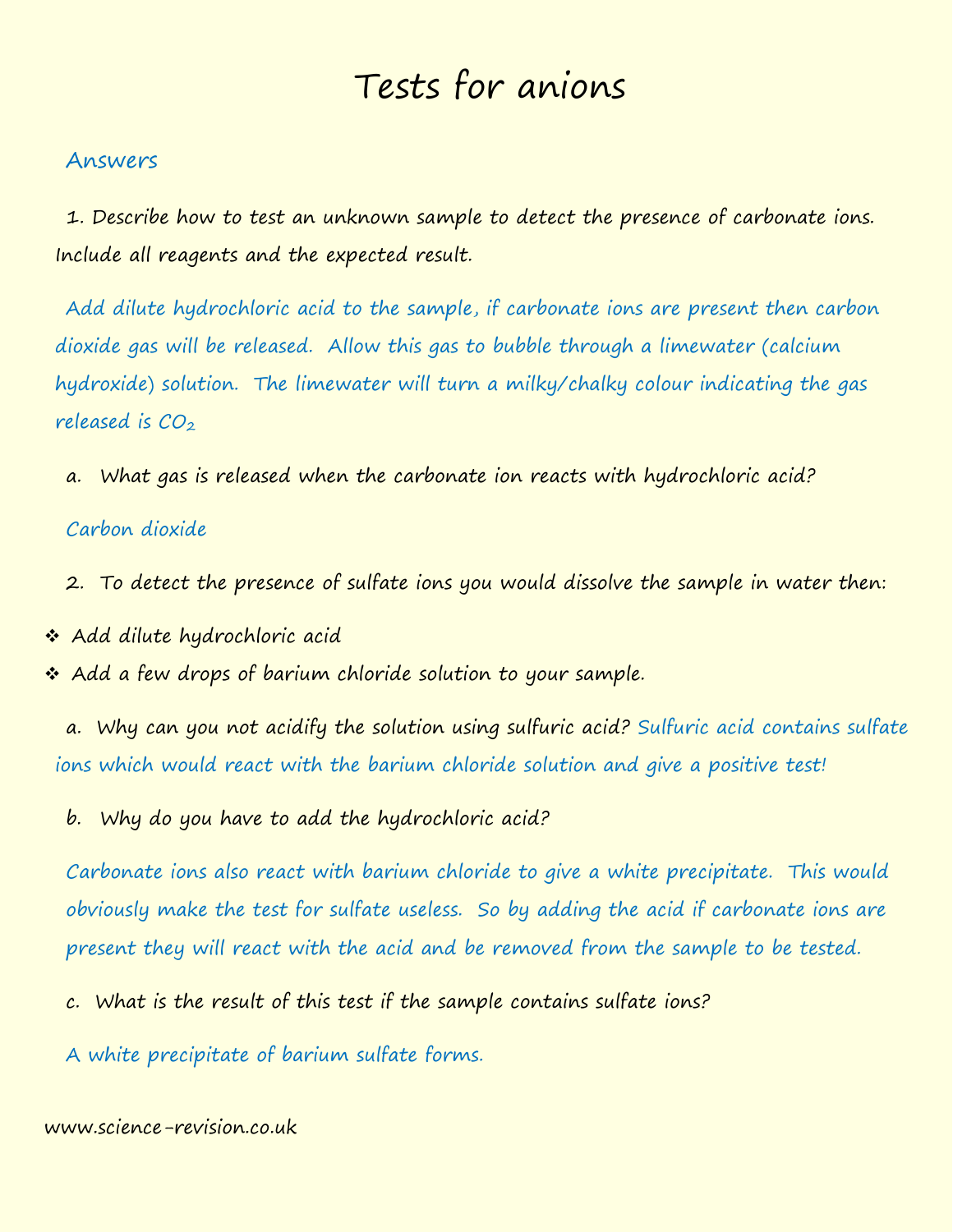d. Write a word and balanced symbolic equation for the reaction of magnesium sulfate solution with barium chloride solution.

Magnesium sulfate<sub>(aq)</sub> + barium chloride<sub>(aq)</sub>  $\rightarrow$  magnesium chloride<sub>(aq)</sub> + barium sulfate<sub>(s)</sub>

 $MgSO_{4(aq)}$  +  $BaCl_{2(aq)}$   $\longrightarrow$   $MgCl_{2(aq)}$  +  $BaSO_{4(s)}$ 

e. What is the precipitate formed in this reaction?

## Barium sulfate

3. Name the first 4 halide ions.

Fluoride, chloride, bromide , iodide ions

- a. To test for halide ions you would:
- i. Dissolve the sample to be tested in water.
- ii Add a few drops of dilute nitric acid to the solution.
- iii Add a few drops of silver nitrate solution.
- iv. observe any colour changes.

Complete the table below to give the observed colour changes:

| Halide ion | symbol | Colour observed |
|------------|--------|-----------------|
| chloride   | $Cl^-$ | white           |
| bromide    | Br-    | cream           |
| iodide     |        | yellow          |

b. Why can hydrochloric acid not be used to acidify the solution instead of nitric acid?

It contains chloride ions and would react with the silver nitrate solution to form insoluble silver chloride

## www.science-revision.co.uk